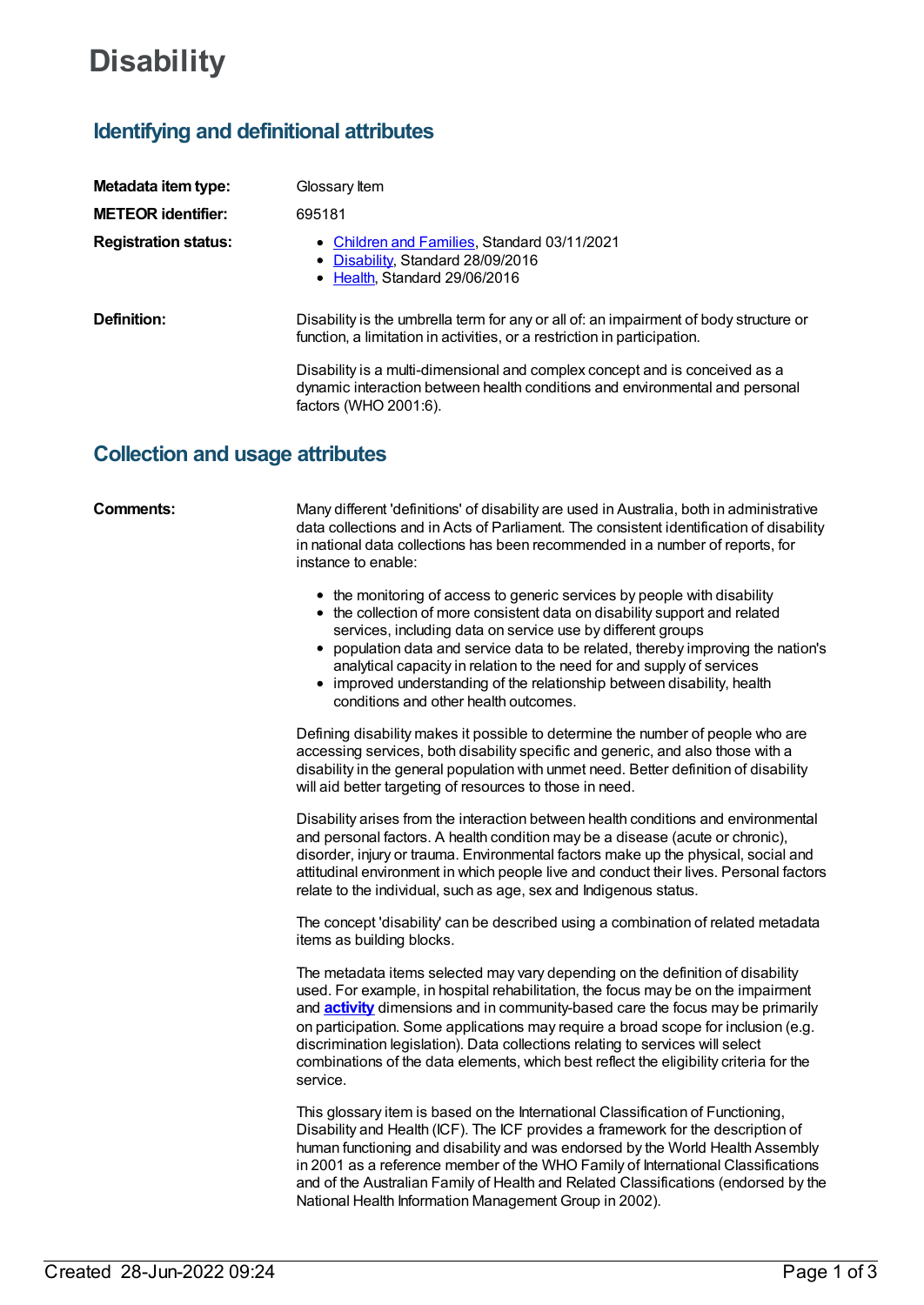## **Source and reference attributes**

| Submitting organisation: | Australian Institute of Health and Welfare                                                                                    |
|--------------------------|-------------------------------------------------------------------------------------------------------------------------------|
| Origin:                  | WHO (World Health Organization) 2001. ICF: International Classification of<br>Functioning, Disability and Health. Geneva: WHO |
| Reference documents:     | WHO 2015. ICF website. Viewed 26 May 2016,<br>http://www.who.int/classifications/icf/en                                       |

## **Relational attributes**

| <b>Related metadata</b><br>references: | <b>Supersedes Disability</b>                        |
|----------------------------------------|-----------------------------------------------------|
|                                        | • Children and Families, Superseded 03/11/2021      |
|                                        | • Community Services (retired), Standard 01/03/2005 |
|                                        | • Disability, Standard 07/10/2014                   |
|                                        | • Health, Superseded 29/06/2016                     |
|                                        | • Housing assistance, Standard 01/03/2005           |
|                                        | See also Disability (Child protection)              |

See also **Disability** (Child [protection\)](https://meteor.aihw.gov.au/content/748838)

• [Children](https://meteor.aihw.gov.au/RegistrationAuthority/17) and Families, Standard 03/11/2021

See also **[Standardised](https://meteor.aihw.gov.au/content/521050) disability flag module** 

- [Community](https://meteor.aihw.gov.au/RegistrationAuthority/1) Services (retired), Standard 19/09/2013
- [Disability](https://meteor.aihw.gov.au/RegistrationAuthority/16), Standard 13/08/2015